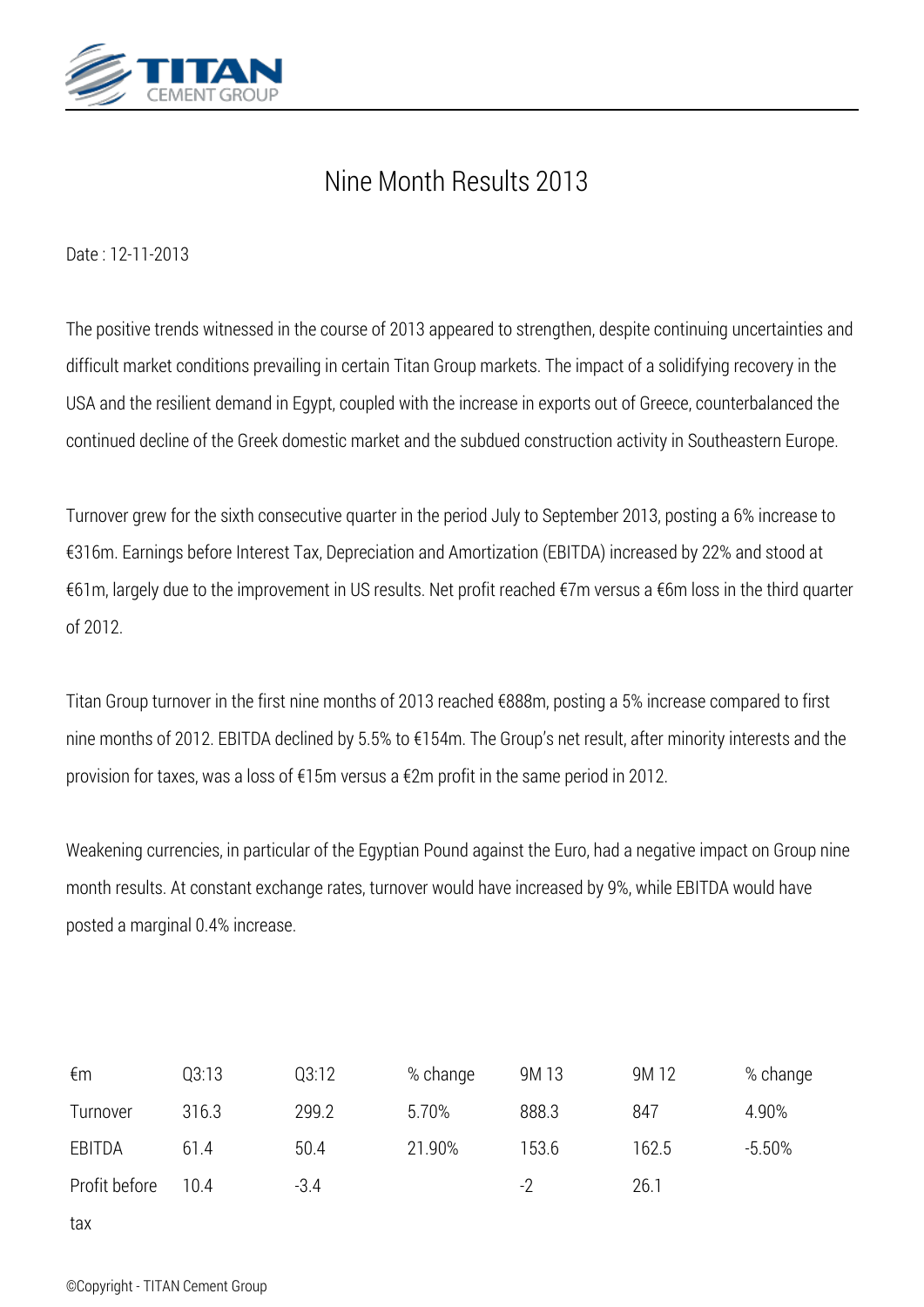

| €m          | Q3:13 | Q3:12 | % change | 9M 13   | 9M 12 | % change |
|-------------|-------|-------|----------|---------|-------|----------|
| Net profit* | 7.2   | -6.4  |          | $-14.6$ |       |          |
|             |       |       |          |         |       |          |

*\*after tax and minority interests*

## *OPERATING RESULTS*

*In Greece, the building materials sector posted a further, albeit milder, decline compared to 2012. Domestic demand for the current year corresponds to approximately only 1/6 of the Group's production capacity in Greece, the utilization rate of which largely depends on exports, in the context of a highly competitive international environment. Turnover for the Greece and Western Europe region, posted a 5% increase in the first nine months of 2013 compared to the same period in 2012 and stood at €190m. EBITDA stood at €12m posting a 63% decline compared to the same period in 2012.*

*In the USA, construction activity strengthened further, highlighting the potential for improvement in Group performance. Particularly in the state of Florida, where a significant share of Titan's operations is located, the housing market is improving at a rapid pace, with non-residential activity also marking a gradual recovery. In the first nine months of 2013, Group turnover in the USA reached €306m, posting a 12% rise, due to an increase in both volumes and prices. EBITDA for the first nine months of the year reached €23m, recording a 579% improvement compared to the same period in 2012.*

*In Southeastern Europe, demand for building materials remains subdued. In total, Group turnover for the first nine months of the year declined by 6% compared to the same period in 2012, reaching €164m. EBITDA declined by 11% compared to the first nine months of 2012, reaching €48m.*

*In Egypt, cement demand posted only a marginal decline, despite the political and social unrest. However, operating costs were impacted by the considerable increase in the price of natural gas. In Turkey, political unrest appeared to only fleetingly affect demand, which continued to grow. In total, Group turnover in the Eastern*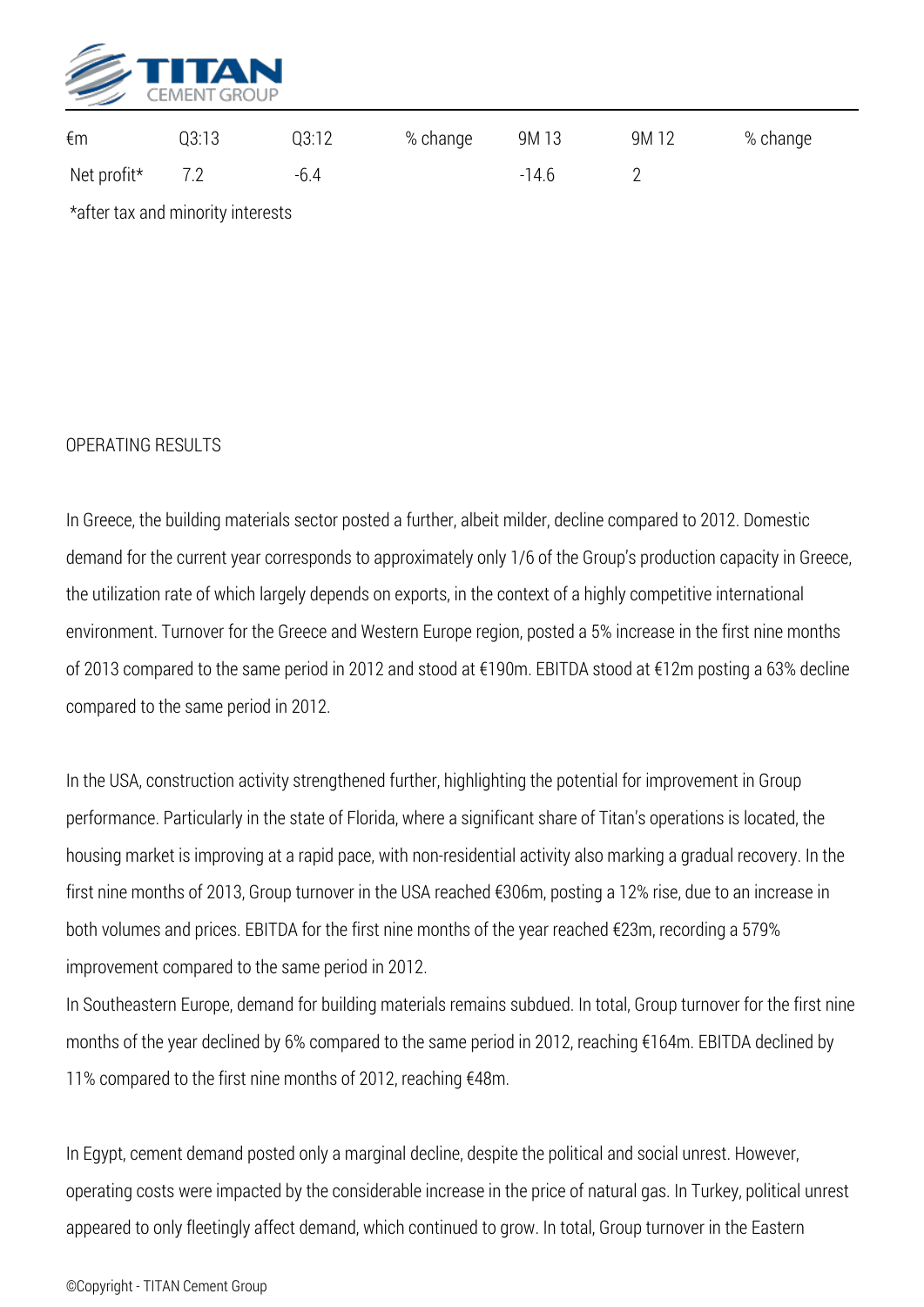

*Mediterranean region for the first nine months of 2013 grew by 4% compared to the same period in 2012 and stood at €228m while, EBITDA declined by 2% to €70m. As already mentioned, the weakening of the Egyptian Pound against the Euro had a considerable negative effect on the region's results.*

*Titan maintained its focus on strictly prioritizing capital expenditures and on containing working capital requirements despite the increase in sales. As a result, the Group generated €76m in free cash flow in the first nine months of 2013. As of the end of September 2013, Group net debt stood at €594m or, €73m lower compared to the same period in the previous year. Since the beginning of 2009, net debt has declined by approximately 50%.*

## *OUTLOOK FOR THE REMAINDER OF 2013*

*In the USA, the recovery in the housing market is anticipated to drive construction growth, especialy in markets such as Florida, which were particularly hard-hit by the crisis. According to the Portland Cement Association (PCA), growth in cement consumption in the Southeast, which is the region in which the Group is mainly active, was above the country-wide average in the first nine months of the year, a trend which is expected to continue. The PCA forecasts that cement demand will increase at double-digit rates annually for the next five years.*

*In Greece, demand for building materials is expected to decline further in 2013, from the already extremely low levels of 2012. Any benefits from higher infrastructure spending are not expected to materialize before 2014.*

*In Southeastern Europe, economic growth remains anemic. No significant changes are expected in the building materials markets.*

*In Egypt, despite the challenges faced by the business world due to the political uncertainty and social unrest, cement demand for housing remains strong. The government recently announced new infrastructure development plans. The increase in production costs and the weakening of the Egyptian Pound are nevertheless expected to negatively weigh on results.*

*Responding to the challenges of the times, Titan Group will continue pursuing the generation of positive cash flows and the curtailment of expenses while not losing sight of its longer term strategic objectives.*